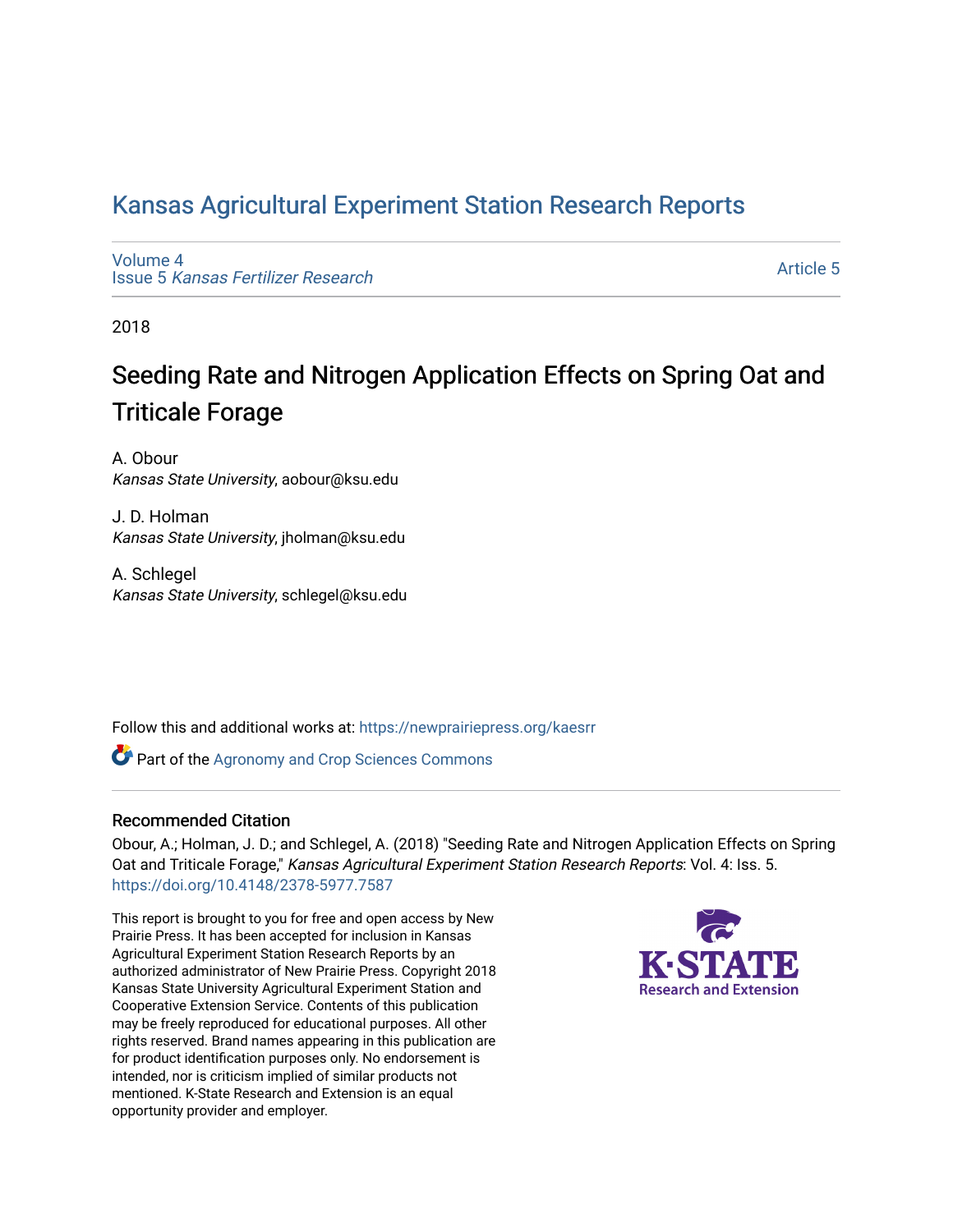## Seeding Rate and Nitrogen Application Effects on Spring Oat and Triticale Forage

### **Abstract**

Spring oat and triticale are important forage crops in dryland and limited irrigated crop production systems in western Kansas. Previous research in western Kansas showed that growing spring forages in place of fallow reduced soil erosion and increased fallow precipitation use efficiency compared to summer fallow, and increased profitability compared to fallow in years with average to above average rainfall. Despite the great potential of spring forages, information on seeding rate and nitrogen fertilizer recommendations are limited. These management practices can affect forage productivity and nutritive value.

Current N fertilizer recommendations for oat and triticale are based on a very limited dataset. In dryland crop production systems in western Kansas, cool-season forages are usually planted in the spring into winter wheat (Triticum aestivum L.) or a summer crop (corn or grain sorghum) stubble. Residual nutrients from the previous crop could provide adequate nutrients for the spring forage crop. However, lower spring temperatures and N immobilization from the previous crop residue often limit early-season N availability for oat or triticale forage. Additional fertilizer application may be needed to boost forage production. Adequate fertility might increase tillering and yield potential, even at lower seeding rates. Moreover, N application in excess of crop uptake can results in environmental quality degradation, economic loss, and forages high in nitrate concentration. It is therefore imperative that site-specific N fertilizer research is conducted to fine tune N fertilizer rates for these cool-season forages to improve yields and environmental quality.

Seeding rate is an important crop management practice that affects forage production. It is suggested that spring oat and triticale grown for forage be planted at 25 to 50% greater seeding rates than when managed for grain production. The increase in plant density will allow for greater early crop establishment, smaller stems, and increased DM production. To our knowledge, effects of seeding rate on oat or triticale forage DM production and its interaction with N fertilizer rates has not been extensively studied in semiarid dryland environments. Determining the optimum seeding rate for oat and triticale is important because seed costs constitute a significant component of the variable cost in forage production systems. The objectives of this study were to (1) determine N fertilizer rate effects on DM production and nutritive value for oat and triticale forage, and (2) quantify effect of seeding rate on oat and triticale forage yield and its interaction with N fertilizer application under dryland conditions in western Kansas.

### Keywords

Nitrogen fertilization, nitrogen application, seeding rate, spring oat, triticale

### Creative Commons License



This work is licensed under a [Creative Commons Attribution 4.0 License](https://creativecommons.org/licenses/by/4.0/).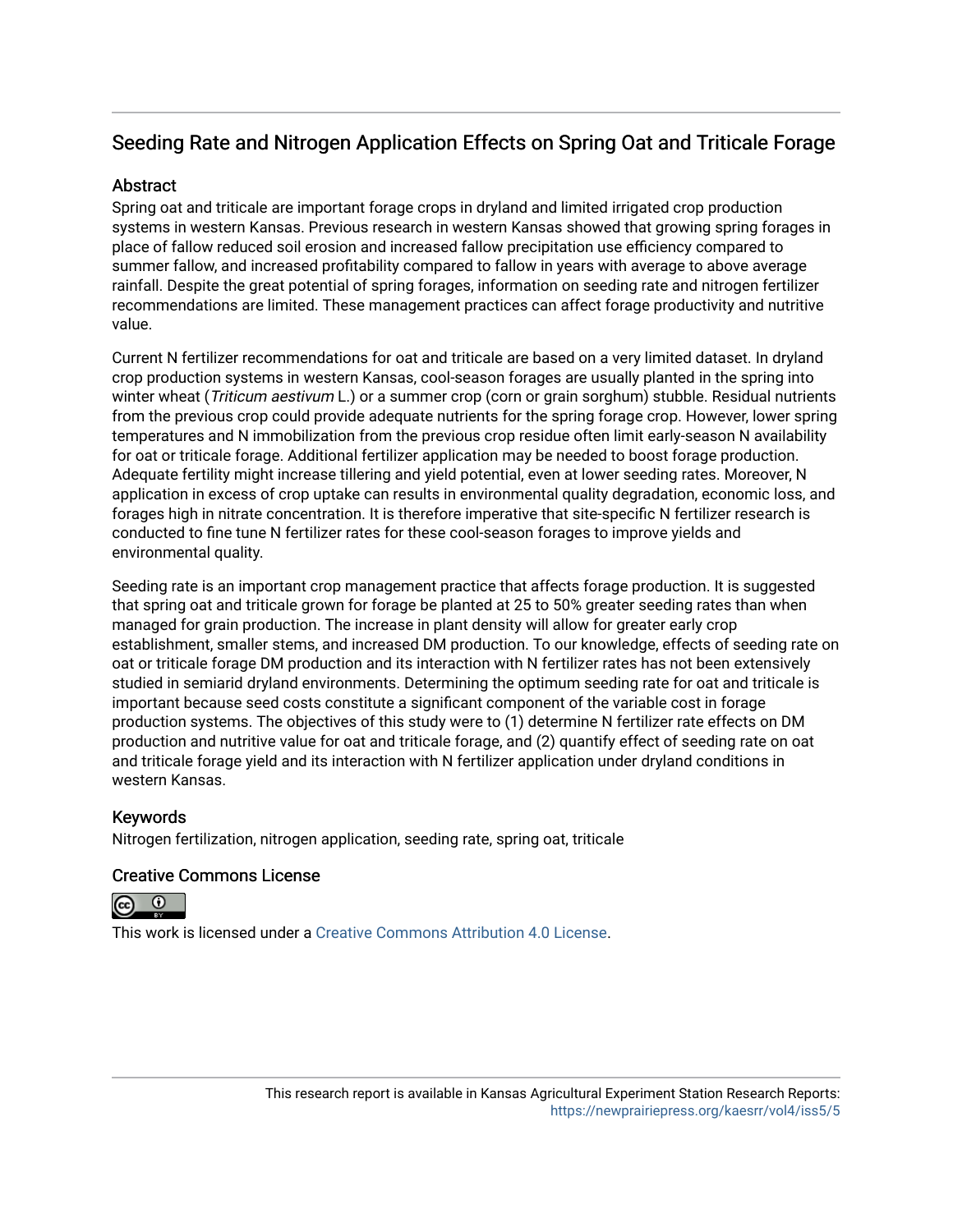

Kansas Fertilizer Research 2018



# Seeding Rate and Nitrogen Application Effects on Spring Oat and Triticale Forage

*A.K. Obour, J.D. Holman, and A.J. Schlegel*

### Summary

Spring oat (*Avena sativa* L.) and triticale (*X Triticosecale* Wittmack) are important cool-season annual forage crops in dryland production systems. However, information on best agronomic management practices including seeding rate and nitrogen (N) fertilizer recommendations are limited. Field experiments were conducted to determine optimum N rates and also investigate seeding rate effect on oat and triticale forage production. Treatments were three seeding rates (75, 100, and 125% of recommended seeding rate) and five N rates  $(0, 10, 30, 50,$  and  $70 \text{ lb N/a})$  in a split-plot treatment arrangement conducted over four site-years across western Kansas. Site-year (*P* < 0.0001), N rate (*P* < 0.0001), and site-year × N rate interaction (*P* < 0.001) all affected forage dry matter (DM) production. However, seeding rate had no effect on forage DM or nutritive value in both oat and triticale. Across sites, oat DM produced with 30 lb  $N/a$ was similar to yields with increased N rates. Similarly, triticale DM production increased with N application rates but not beyond 50 lb/a. Increasing N application rates increased crude protein (CP) and *in-vitro* dry matter digestibility (IVDMD), while decreasing acid detergent fiber (ADF) and neutral detergent fiber (NDF) concentrations. Our findings suggest growers can plant oat and triticale forage at 25% less than the recommended seeding rate with no significant decrease in forage production.

## Introduction

Spring oat and triticale are important forage crops in dryland and limited irrigation crop production systems in western Kansas. Previous research in western Kansas showed that growing spring forages in place of fallow reduced soil erosion and increased fallow precipitation use efficiency compared to summer fallow, and increased profitability compared to fallow in years with average to above average rainfall. Despite the great potential of spring forages, information on seeding rate and nitrogen fertilizer recommendations are limited. These management practices can affect forage productivity and nutritive value.

Current N fertilizer recommendations for oat and triticale are based on a very limited dataset. In dryland crop production systems in western Kansas, cool-season forages are usually planted in the spring into winter wheat (*Triticum aestivum* L.) or a summer crop (corn or grain sorghum) stubble. Residual nutrients from the previous crop could provide adequate nutrients for the spring forage crop. However, lower spring temperatures and N immobilization from the previous crop residue often limit early-season N availability for oat or triticale forage. Additional fertilizer application may be needed to

Kansas State University Agricultural Experiment Station and Cooperative Extension Service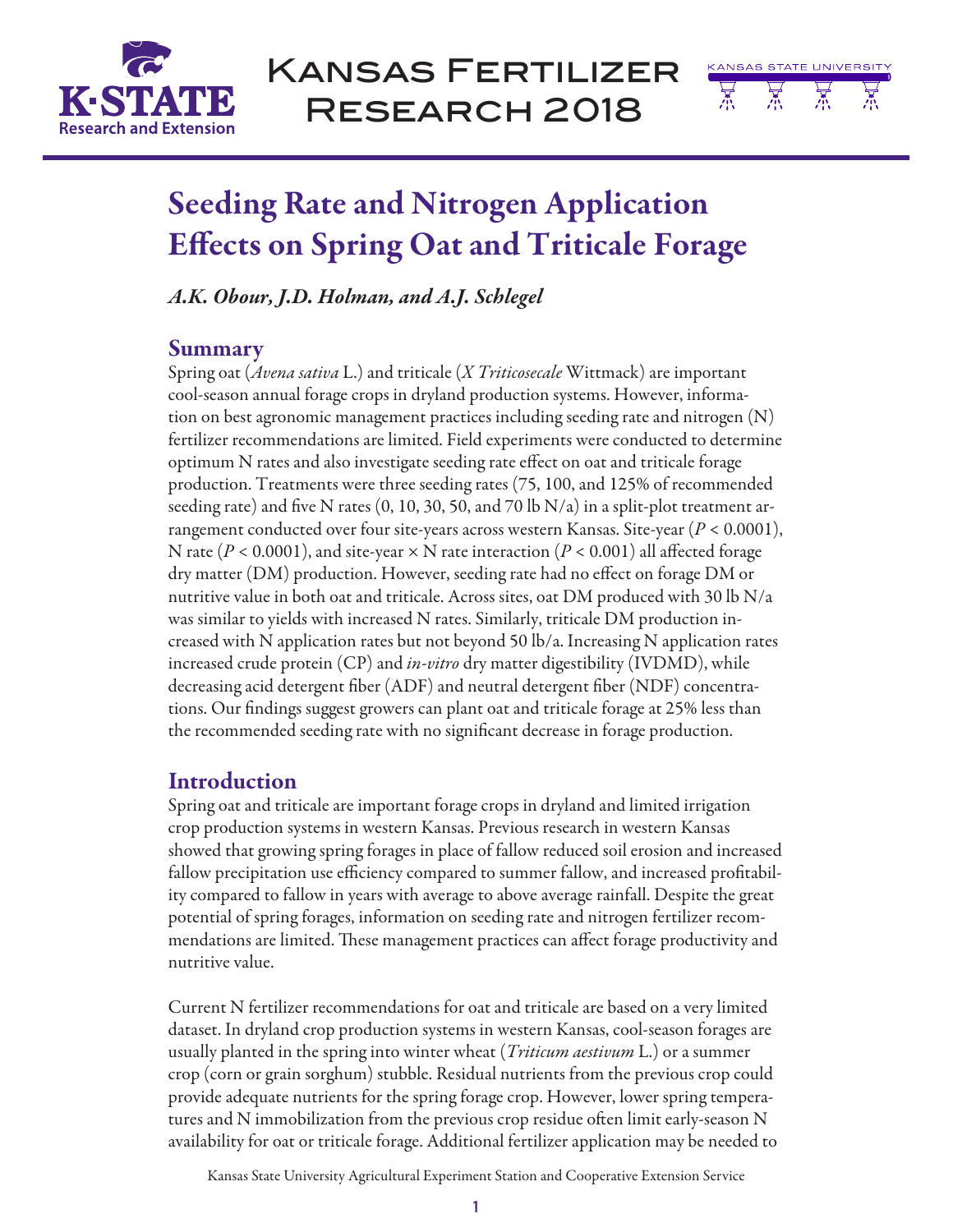boost forage production. Adequate fertility might increase tillering and yield potential, even at lower seeding rates. Moreover, N application in excess of crop uptake can result in environmental quality degradation, economic loss, and forages high in nitrate concentration. It is therefore imperative that site-specific N fertilizer research is conducted to fine-tune N fertilizer rates for these cool-season forages to improve yields and environmental quality.

Seeding rate is an important crop management practice that affects forage production. It is suggested that spring oat and triticale grown for forage be planted at 25 to 50% greater seeding rates than when managed for grain production. The increase in plant density will allow for greater early crop establishment, smaller stems, and increased DM production. To our knowledge, the effect of seeding rate on oat or triticale forage DM production and its interaction with N fertilizer rates has not been extensively studied in semiarid dryland environments. Determining the optimum seeding rate for oat and triticale is important because seed costs constitute a significant component of the variable cost in forage production systems. The objectives of this study were to (1) determine N fertilizer rate effects on DM production and nutritive value for oat and triticale forage, and (2) quantify effect of seeding rate on oat and triticale forage yield and its interaction with N fertilizer application under dryland conditions in western Kansas.

### Procedures

Field experiments were conducted over four site-years across three locations (Garden City, Hays, and Jetmore) in western Kansas during 2015 and 2016 growing seasons. The experimental design was a randomized complete block with three replications in a split-plot arrangement. The main plots were three seeding rates (75, 100, and 125% of the recommended oat and triticale forage seeding rates) and five N fertilizer rates (0, 10, 30, 50, and 70 lb N/a) as sub-plots. The 100% oat forage recommended seeding rate was 64 lb/a and the 100% of the recommended seeding rate for triticale was 72 lb/a. Individual plots sizes were 10-ft wide × 30-ft long. Nitrogen source at all site-years was urea, which was broadcasted after crop emergence. Plots at each site-year received a blanket application of 15 lb  $P_2O_5/a$  prior to seeding. Weed control was accomplished with a pre-plant burn down of glyphosate [isopropylamine salt of *N-*(phosphonomethyl) glycine] and 2, 4-dichlorophenoxyacetic acid. Planting for both crops at each site-year were done in March, with planting date dependent on weather and soil conditions.

Oat and triticale were harvested at heading to optimize forage DM accumulation and nutritive value. Forage harvests were performed the first or second week in June. During each harvest, a 3- × 30-ft forage strip was harvested from each plot using a Carter plot forage harvester (Carter Manufacturing Company, Inc, Grand Haven, MI) to 3-in. stubble height. Fresh weights of samples were recorded, sub-samples were weighed, and oven dried at 60°C for at least 48 hours in a forced-air oven for DM determination. Oven-dried samples were ground to pass through a 1-mm mesh screen in a Wiley Mill (Thomas Scientific, Swedesboro, NJ). The ground samples were then analyzed for forage nutritive value [crude protein (CP), acid detergent fiber (ADF), neutral detergent fiber (NDF), *in-vitro* dry matter digestibility (IVDMD)], and tissue nutrient concentrations (Ward Laboratories, Inc., Kearney, NE) using Foss 6500 near infrared spectroscopy (NIRS).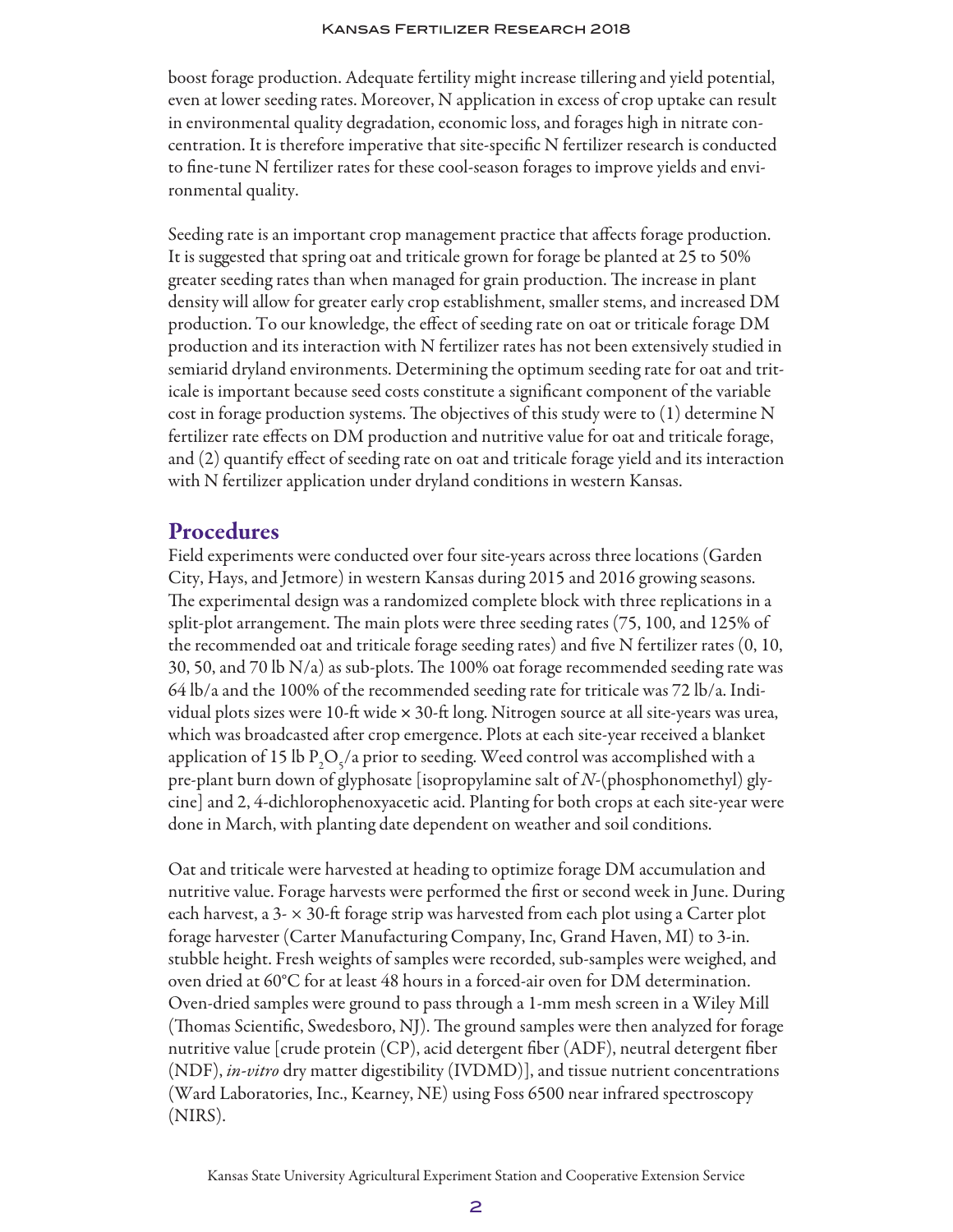## Results

### *Forage Yield*

Seeding rate had no significant effect on oat ( $P = 0.80$ ) or triticale ( $P = 0.59$ ) forage DM produced. Averaged across site-years and N fertilizer rates, oat DM was 3592 lb/a with 75% of the recommended seeding rate, 3679 lb/a for 100% recommended seeding rate and 3616 lb/a for the 125% of the recommended seeding rate treatment. Similarly, triticale forage production with 75% of the recommended seeding rate was 4106 lb/a, 4362 lb/a for 100% recommended seeding rate, and 4280 lb/a for 125% recommended seeding rate. This finding suggests the current recommended seeding rate for spring oat and triticale managed for forage, 64 and 72 lb/a, respectively, could be reduced 25% without significant yield penalties. This is important because seed costs account for a significant portion of the variable cost in forage production. Savings accrued through reduced seeding rate could increase profitability of the production system.

Site-year ( $P < 0.0001$ ), N rate ( $P < 0.0001$ ), and site-year  $\times$  N rate interaction (*P* < 0.001) all affected forage DM produced (Tables 1 and 2 ). Averaged across N rates, forage DM production was least in 2016 at Jetmore and the most in 2015 at Garden City. Forage production at Hays was intermediate between that of Garden City and Jetmore. Less DM production at Jetmore was partly due to uneven distribution of growing season precipitation at this site (data not shown). Spring oat and triticale were planted on March 15 and the site received no measurable rain until a heavy rainfall on April 16 (4.8 inches) and another 2.1 inches on April 29. The two large rainfall events constituted >60% of the total active growing season precipitation (March through May). This resulted in intermittent drought conditions most of the growing season, which had an effect on forage production. Greater residual soil N and average precipitation in 2015 in Garden City resulted in greater DM production compared to the other site-years.

The site-year  $\times$  N rate interaction effects on forage production possibly occurred because of greater initial soil N concentration in 2015 at Garden City that resulted in no significant response to N application at this site (Tables 1 and 2). Except 2016 at Hays, oat forage DM produced with 30 lb N/a was similar to that obtained with greater N fertilizer rates (Table 1). Above-normal growing season precipitation amounts in 2016 at Hays resulted in greater DM response to N fertilizer application but DM plateaued at 50 lb/a. Averaged across the four site-years, there was no significant increase in oat DM accumulation beyond 30 lb/a. Similarly, across site-years, triticale DM production of the unfertilized control was 80% of that obtained with 70 lb/a. However, triticale DM accumulation plateaued with 50 lb N/a (Table 2).

### *Forage Nutritive Value*

The site-year  $\times$  N rate interaction, N rate, and site-year had an effect on spring oat and tritcale forage CP concentration (Table 1 and 2). Greater CP concentration measured in Garden City was mostly due to relatively greater initial residual N concentration at this site. Lesser CP concentration at Hays compared to that measured at Jetmore could be attributed to N dilution effects, a process that results in decreased N content as DM accumulation increased. In general, CP concentration increased with an increase in N fertilizer application at each site-year (Tables 1 and 2). Averaged across site-years, N fer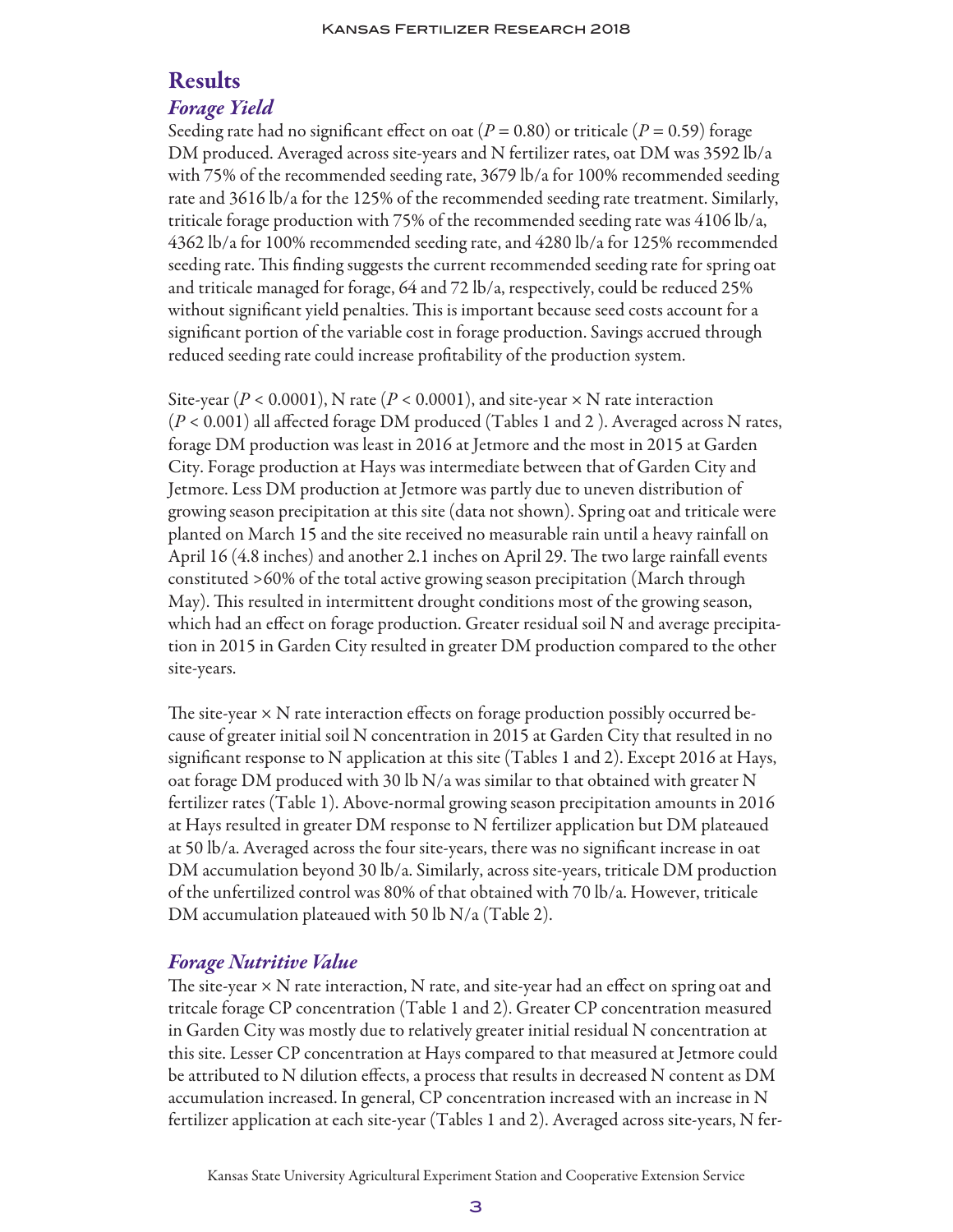tilizer application to oat increased CP concentration from 11.7% with the unfertilized control to 13.8% when 70 lb  $N/a$  was applied. Crude protein concentration in triticale forage ranged from 12.8% with no fertilizer N to 14% with 70 lb N/a. The CP requirement for growing replacement heifers with body weight (BW) of 1200 lb at maturity ranged from 10.2% (with growing BW of 660 lb) to 8.1% (with growing BW of 960 lb) assuming the forage contains  $\geq 60\%$  total digestible nutrients (NRC, 2000. Nutrient requirement of beef cattle). Therefore, average CP concentration of the treatments at all site-years (except the control in 2016 at Hays) in the current study were greater than the minimum CP requirement for growth or maintenance of grazing beef cattle.

Oat and triticale ADF, NDF, IVDMD, and nutrient concentration were affected by N fertilizer application (Table 3). In general, ADF and NDF concentrations decreased with increase in N fertilizer application rate in both oat and triticale forage. In the present study, lignin concentration decreased slightly with increased N fertilizer rates (Table 3) and could partly account for the observed decrease in ADF and NDF concentrations when N was applied. The IVDMD concentration as a measure of forage digestibility increased with N fertilizer application rate in both oat and triticale. This observation was expected because application of N fertilizer decreased ADF and NDF concentrations, both of which affect forage digestibility. Forage oat calcium (Ca), phosphorus (P), and potassium (K) concentrations increased with an increase in N fertilizer application rate. However, P concentration in triticale forage was not affected by N fertilizer application rate.

| $\mathbf{r}$ , $\mathbf{r}$ |                     |          |                  |                   |                   |  |  |  |
|-----------------------------|---------------------|----------|------------------|-------------------|-------------------|--|--|--|
|                             | 2015                | 2015     | 2016             | 2016              |                   |  |  |  |
| N rate                      | Garden City         | Hays     | Hays             | Jetmore           | Mean              |  |  |  |
| lb/a                        | Forage DM, lb/a     |          |                  |                   |                   |  |  |  |
| $\theta$                    | 6667 a <sup>+</sup> | 1461c    | 3156c            | 279c              | 2891 c            |  |  |  |
| 10                          | 6696 a              | 2164b    | 3729 b           | 393 bc            | 3246 b            |  |  |  |
| 30                          | 7103 a              | 3733 a   | 4077 b           | 710 ab            | 3906 a            |  |  |  |
| 50                          | 6739 a              | 3716 a   | 4735 a           | 882 a             | 4018 a            |  |  |  |
| 70                          | 6907 a              | 3646 a   | 4901 a           | 886 a             | 4085 a            |  |  |  |
| Means                       | 6822 A              | 2944 C   | 4120 B           | 630 D             |                   |  |  |  |
|                             |                     |          |                  |                   |                   |  |  |  |
|                             | CP concentration, % |          |                  |                   |                   |  |  |  |
| $\theta$                    | 15.3 <sub>b</sub>   | 8.7 b    | 7.7c             | 15.0 bc           | 11.7 d            |  |  |  |
| 10                          | 15.9 ab             | 8.7 b    | 9.1 <sub>b</sub> | 14.1c             | 12.0 d            |  |  |  |
| 30                          | 16.8a               | $9.2$ ab | 9.3 <sub>b</sub> | 14.6c             | 12.5c             |  |  |  |
| 50                          | 16.2a               | 9.4a     | 11.2a            | 15.8 <sub>b</sub> | 13.2 <sub>b</sub> |  |  |  |
| 70                          | 16.8a               | 9.7a     | 11.7 a           | 17.0a             | 13.8 a            |  |  |  |
| Means                       | 162 A               | 91 D     | 98 C             | 153 B             |                   |  |  |  |

Table 1. Oat forage mass and crude protein (CP) concentration as affected by nitrogen (N) application at three locations in western Kansas

† Means followed by same lower case letter(s) within a site-year are not significantly different. Upper case letter(s) denotes comparisons between site-years. All mean comparison were conducted using the least squares means (LSMEANS) and adjusted Tukey multiple comparison procedure (*P* > 0.05).

Kansas State University Agricultural Experiment Station and Cooperative Extension Service